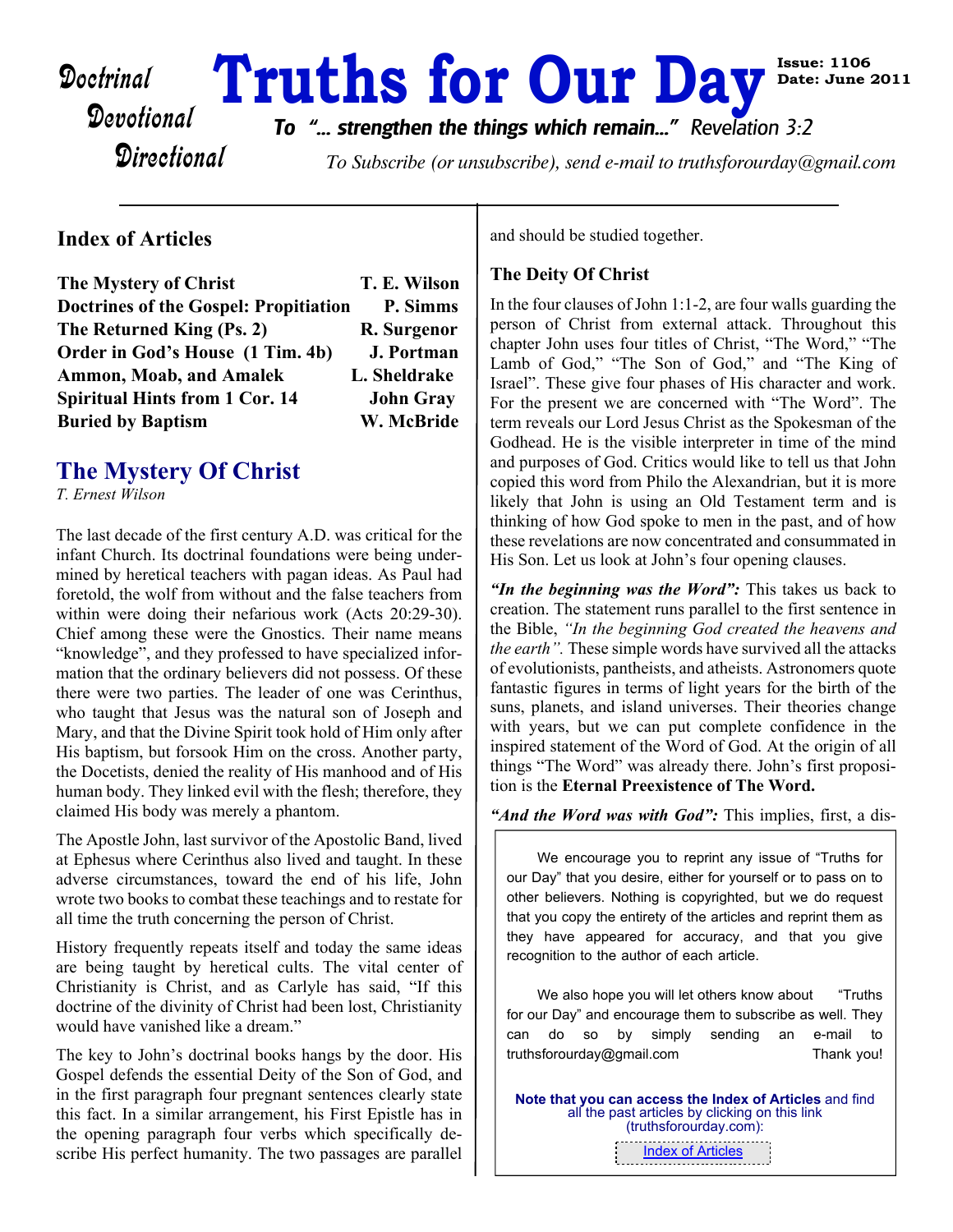tinct personality, and in second place, fellowship between at least two persons.

The doctrine of the Trinity is denied today, but while Scripture does not use the word, the doctrine is woven into its warp and woof. God the Father purposes; God the Son redeems; God the Spirit proceeds from and executes the purposes of the Godhead. St. Patrick's object lesson of the shamrock, the three leaves on the one stem, plainly illustrates this truth.

*"And the Word was God":* Here is the great essential statement. John Trapp the Puritan divine said, "This whole Gospel is a continuous demonstration of Christ's Deity, (which began to be denied, while the Evangelist lived, by Ebion, Cerinthus, and other antichrists)". We may also add, by many in our day. John goes on to demonstrate that while here on earth, Christ possessed all the Divine attributes, yet at the same time He was in complete subjection to the Father's will.

*"The same was in the beginning with God":* Here the three previous statements are summarized and emphasized. The four expressions give us the length, breadth, depth, and height of the essential Deity of Christ. They set forth "The Word" as being Eternal, as being a Person holding communion with God, and as being in Himself Divine. "John does not stop to define his terms, but at the end of his prologue identifies this Eternal, Personal, and Divine Word as his own Lord and Master", (A. Maclaren). The remainder of his Gospel is the marshaling of the witnesses to His Deity, climaxed by the confession of the erstwhile skeptical Thomas as he saw Christ in resurrection, "My Lord and my God".

#### **The Humanity Of Christ**

John's first epistle was written at the close of his life. In it there is a change of emphasis from his Gospel. While the Gospel was written to prove that Jesus is the Christ the Son of God (John 20:31), the epistle was written to show that Jesus Christ came in flesh, (1 John 4:1-4).

His introduction (1 John 1:1-3) gives us four verbs which clearly describe the historic Christ and His manifestation among men. This first paragraph refutes the Gnostic Docetic teachings prevalent in John's latter years which denied the true corporeal humanity of Christ. *"That which was from the beginning, which we have heard, which we have seen with our eyes, which we have looked upon (contemplated), which our hands have handled of the Word of Life."* The four words, "heard", "seen", "contemplated", "handled", show that He was audible, visible, intelligible, and tangible. They give a progression in the intimacy with, and in the revelation of the Perfect Man, Christ Jesus, in the same bodily senses of other men. He was manifested to the ears, eyes, minds, and hands, of the people. Note how he begins.

*"That which was from the beginning":* The beginning here is different from that in the Gospel. There it was the beginning of all things, the creation of the Universe; here it is the beginning of Christianity, i.e. from Bethlehem. The prepositions in the two passages are different and make clear this distinction. As far as Deity is concerned He was in (en) the beginning, but as touching His humanity He was from (apo) the beginning, i.e. from His manifestation among men. Then again the tenses of the verbs are different. The first two, "heard" and "seen" are perfect tenses and describe a series of experiences retained as a permanent possession; the latter two, "contemplated" and "handled" are aorist point tenses and indicate a definite incident in the writers mind. Let us look at them.

*"which we have heard":* First at the Jordan, and then for about three years under His incomparable teaching. After 60 years the words were still a part of John himself. In this Epistle he quotes many expressions from the teaching of the Lord in the upper room, "Abide," "Love one another," "Eternal life," "The Word," etc. This truly is the manifestation of Christ to ears and hearts. *"Faith cometh by hearing."* The testimony of those sent to arrest Him was, *"Never man spake like this Man".*

*"which we have seen with our eyes":* Here the Lord is manifested visibly to sight. John's Gospel begins with, *"Behold, the Lamb of God",* (John 1:29), and ends with Pilate's statements, *"Behold the Man," "Behold your King,"* (John 19:5 and 14). John is careful to assert that he himself was an eyewitness. He says, *"We beheld His glory, glory as of an only begotten from a Father, full of grace and truth",* (John 1:14 R.V.) He saw the scenes in Pilate's Judgment Hall, (chap. 18:15), at the cross, of the piercing of His side from which flowed blood and water, (chap. 19:35). Repeatedly he refers to the evidence of his eyes. It was no optical illusion but something which a sensible fisherman, a reliable witness, saw and understood.

*"which we have looked upon (contemplated)":* The Greek word, "etheasametha", indicates a spectacle which broke upon John's vision, says David Smith. It is a point tense looking back to a specific incident in his life. This might be invertly illustrated by the occasion when John and Peter stood in the tomb. As the two men looked at the disposition of the grave clothes, and the head-cloth lying wound around (entulisso) in the place where the head had lain, it evinced to them that a miracle had taken place. The body had passed from the clothes leaving them collapsed in the shape and position of how and where the body had been; *"And they saw and believed,"* (John 20:3:8).

*"and our hands have handled":* The physical body of the Lord had been made real to their sense of touch. John here employs the very word used by the Lord on Easter Day, *"Handle Me and see, for a spirit hath not flesh and bones*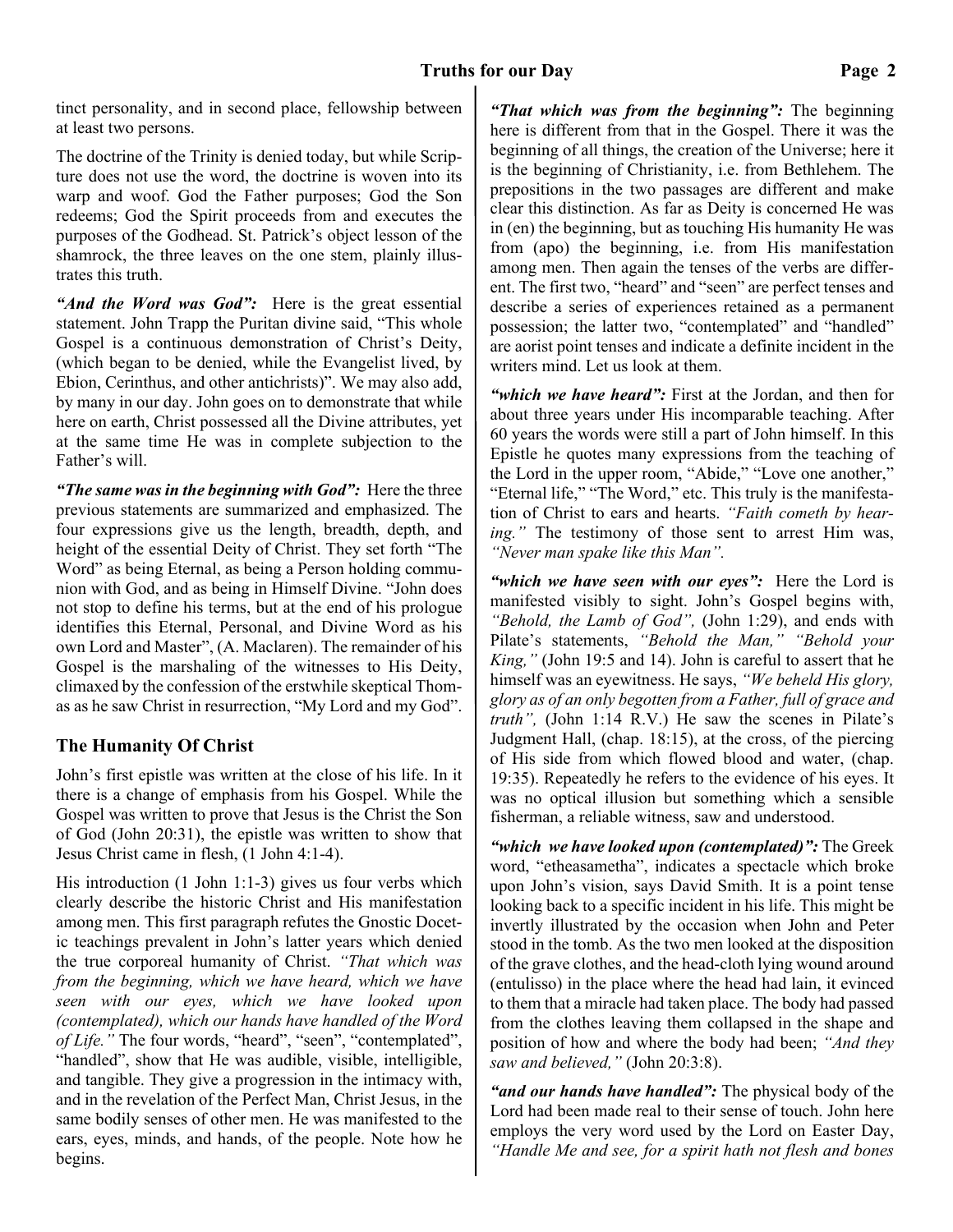*as ye see Me have",* (Luke 24:39). This was the tangible evidence that Thomas wanted. Thank God! Even skeptical Thomas was completely satisfied, and he reached the highest point of adoration in this Gospel when he cried, *"My Lord, and my God".*

Thus the prefaces to John's Gospel and to his First Epistle are complimentary, and give us the complete truth as to the glorious Person of our Lord. Another has expressed it: "The Eternal Son, equal in power, majesty, and glory with the Eternal Father, possessing all the attributes of essential Deity, in incarnation became what He never was before. He took into unity with His Deity, perfect, sinless, holy, humanity, never more to be divided or separated. In Manhood He still possessed the full plenitude of the attributes, the outward manifestation of glory being veiled or covered. While on earth He emptied not Himself of these Divine attributes but of their independent use. He was voluntarily subject to the Father's will."

As we think of these tremendous truths, let us bow the knee and acknowledge Him as Lord of all.

#### **What you are afraid to do before men you should be afraid to think before God.**

# **Propitiation**

*Peter Simms* **Read:** Rom.3: 25; Lk 18:13; Heb.2:17; 1 Jn 2:2; 4:10; Ps 85:10.

The word Propitiation means to appease or satisfy, having a placating or expiating force, or to appease by sacrifice. Sin has invoked or activated the wrath of God, and if His wrath is not appeased, the human race is doomed to eternal banishment from the presence of God forever (2 Thess.1:9). Much of Christendom's theology has removed this aspect of God's character. They say a lot about His love, but, very little, if any, about His wrath, thus detracting from the glorious message of the gospel. For if God is not overly concerned about sin, why should anybody else be? This is a deficiency in their theology despite the fact that the scripture says much about the wrath of God (Ezra.10:14; Ps. 78:31; Jn. 3:36; Rom.1:18; Eph. 5:6; Col.3:6; Rev. 14:10,19; 15:1,7; 16:1) which must be appeased, if it is to be averted. The idea of appeasing the wrath of another is also seen in Gen.32:20; Esther 2:1; Acts 19:35.

There is "a throne set in heaven" (Rev. 4:1) from which the universe is preserved and maintained as a cosmos, so preventing it from descending into chaos. Likewise, to prevent the wrath of God from obliterating the human family, there must be found a way to appease and avert the His wrath against rebellious sinful man. Every overture of grace and mercy extended to a rebellious world by God must have a

righteous basis on which this offer is extended. For this to happen, God's wrath must be appeased. On no other grounds can God pardon a sinner, and at the same time maintain His integrity. Let's consider Ps. 85:10 "*Mercy and truth have met together: righteousness and peace have kissed each other*". Perhaps a hypothetical illustration will help. Young Johnny was told by his Dad that if he was caught swearing again, he would be punished. Well the next day he deliberately challenged his dad, and swore. Suppose his Dad simply ignored it. In doing this, Dad would lose his integrity in the eye of his son, for he failed to carry out his own word. He lied. On the other hand, if he had carried out his word, justice would have been served, but, it would have been at the expense of mercy. Dad could not be just and merciful to Johnny at the same time; one or the other had to be discarded. However, with God this is impossible, for if mercy is to be shown, it cannot be at the expense of God's integrity. He must remain just in showing mercy (Rom.3:24-26) to the guilty. We must understand that God's holiness and love were reconciled concerning sin in the eternal past, through the work of His Son (1 Pet.1:19- 20). It was not an after-thought to meet an unexpected disaster.

Here is where the great doctrine of propitiation comes into play relative to the gospel. It is the death of the Lord Jesus Christ as it relates first of all to God. The Lord Jesus, in dying upon the cross, exhausted the wrath of God against sin. He cried out in the darkness of Calvary *"it is finished"* (John 19:30) and in that, He gave to God a sacrifice for sin of such infinite value that God was appeased or satisfied because His just claims against sin had been perfectly met in the death of His Son. On that grounds, He is now free to extend his mercy to whomsoever He will, and be righteous in doing so. Propitiation does not inject compassion into God, but it rather secures for God the freedom to express His unchanging compassion apart from any restrictions which penal judgment would otherwise impose (Rom.3: 25-26). The question has been asked, can God save anyone apart from the sacrifice of His Son? The answer is an emphatic **NO**. Can God, on the other hand, show mercy to someone who has never heard of His Son, and His death on the cross for sinners? The answer is an emphatic, YES. Examples are Abraham Gen. 15:5; Naaman the Syrian 2 Kings 5:1-19; Nebuchadnezzar Dan. 4:28-37; a poor Israelite Lev. 5:11-13.

Ps. 19 is the Romans 1 of the OT and it was where God directed the eyes of Abraham the idolater. Upon believing God, he was declared just, with no knowledge of the gospel as we know it today. The same is true of Nebuchadnezzar the heathen king who looked to the heavens and worshiped God. God is free to extend his mercy to whosoever, and wherever He pleases, and to do so on the righteous basis of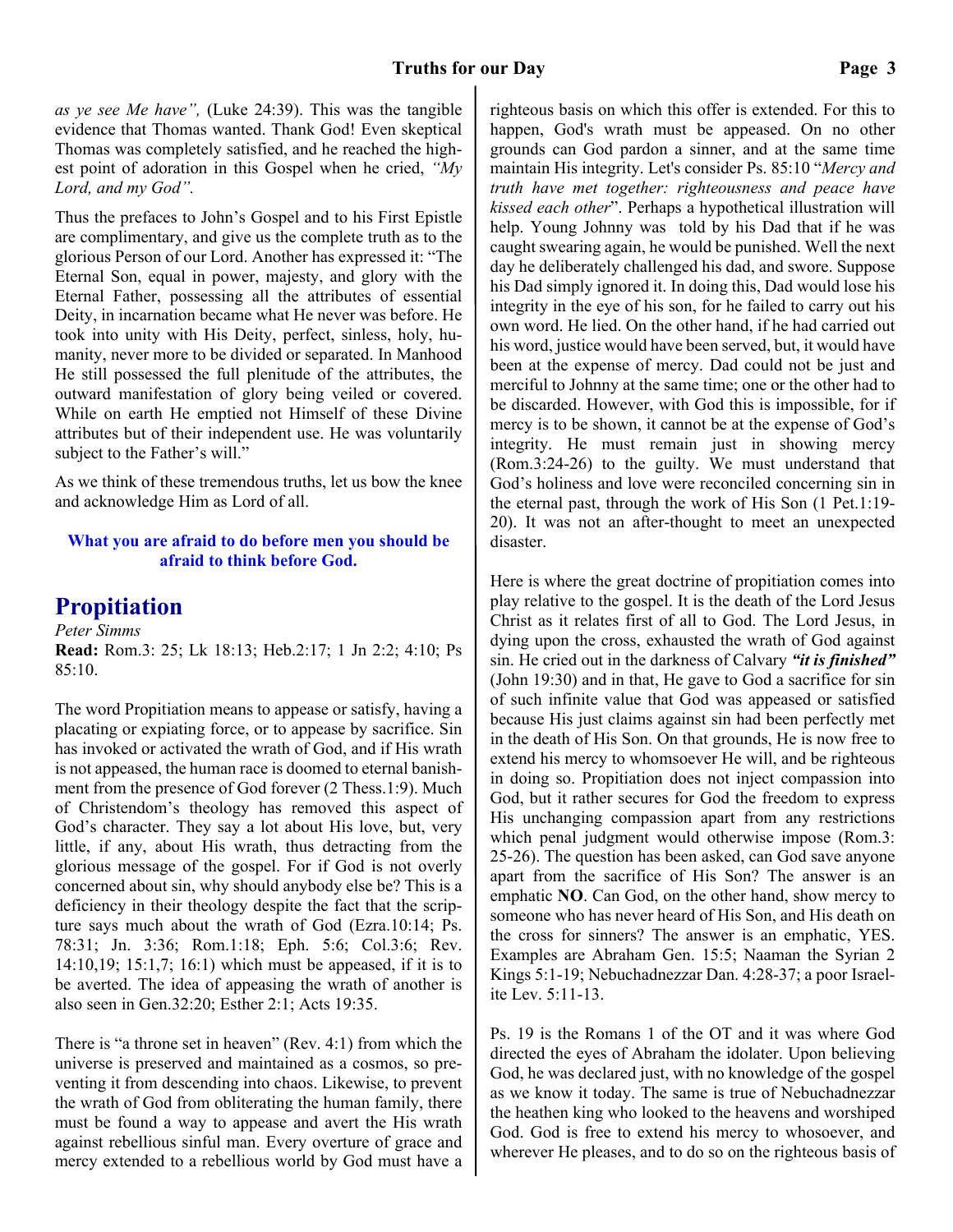the propitiatory death of His Son who settled once for all the matter of sin before Him. Justice claims have been fully met, and God has been appeased in the death of His Son.

A careful study of Ps. 19:1-6, and Rom. 1:18-23 will go a long way to help along theses lines, showing us that no man will ever be in hell because he never had a chance to hear the gospel. These two chapters settle this matter conclusively. God has spoken to mankind in three ways; 1. The spoken word: revelation, Ps.19: 1-4. 2. The Living Word: incarnation John 1:1-2,14; 3. The written word: inspiration. 2 Tim. 3:16. If anyone on our planet, whether in the past, present or future has or will respond in faith relative to either one of these three he will find salvation. Abraham did in Gen.15:5-6; and others by faith in God's revelation in the heavens. The blind man in John 9:36-8 did so by faith in the Living word. The Ethiopian did so in Acts 8:30-37, by faith in the written word. Because God has been propitiated, all men every where can be saved.

## **The Returned King**

**Psalm 2:7** *Robert Surgenor*

In Psalm 1 we have the Lord Jesus portrayed in His moral glory as the happy (blessed) Man. Psalm 2 brings us farther on in time and reveals the Lord in His official glory as the honored King. In the former Psalm He is likened to a Tree, in the latter He is sitting upon the Throne. Psalm 1 begins with *"Blessed"* while Psalm 2 ends with *"blessing".* What is unique about the second Psalm is the fact that verse 7 is the only numbered reference to any O.T. passage in the N. T. (Acts 13:33), confirming the thought that even the placing of the Psalms are of a divine order. Also very noticeable is the fact that this unique Messianic Psalm is quoted seven times in the N. T. (Acts, chapters 4 and 13; Hebrews, chapters 1 and 5; and Revelation, chapters 2 and 12). It is a Psalm bringing us to *"the Day of the Lord",* when in power and majesty He shall come to reign whose right it is to reign. As in all prophecies, we have in this Psalm, a partial (near range) fulfillment and a complete (far range) fulfillment, the former being at the trial of Christ ere going to Calvary (Acts 4:25–28), the latter yet to commence at the end of the great tribulation.

This Psalm also affords us four titles of our Lord, (verse 2) the Anointed, (verse 6) My King, (verse 7) My Son, (verse 11) the Lord (Jehovah) bringing before us the absolute deity of Jesus our Saviour. Being a song, this psalm is divided into four stanzas of three verses each. (1) Verses 1–3, the raging nations assembling against God. (2) Verses 4–6, a laughing God, and His reply against them. (3) Verses 7–9, a proclaiming Christ, declaring God's decree. (4)

Verses 10–12, an advising Holy Spirit, calling for the nations to submit, thus the Godhead's relationship to man.

Man's attitude toward God has not changed through the years of so called "advancement". In our day the anti-Christian confederacy is forming rapidly. The hatred of the human heart against God is only too evident, and characteristics of the great tribulation are forming now before our very eyes! *"Let us break Their bands asunder and cast away Their cords from us"* (verse 3) is even the cry today! "Let us be free to commit all manner of sin, away with restraint!" As Eve acted on the lie of the serpent and dethroned God in her heart, so today we find the same attitude in the hearts of fallen humanity. The *"bands"* are that which fasten the yoke to the neck of the animal and the *"cords*" are the reins which guide and keep the animal under control. Man seeks in his heart to cast these off individually now, but in that coming day the nations will throng together, or *"tumultuously assemble"* (the meaning of the word *"rage"* in verse 1) seeking to accomplish this very thing nationally. The kings of the earth shall *"set themselves"* (verse 2). This is in the present tense, thus a continual, deliberate and hostile attitude toward God. The rulers will *"take counsel"* (past tense) showing that this conspiracy and confederacy will precede the mustering of their armies. The whole scene is one of hatred and rebellion against God.

Now the second stanza breaks in. *"He that sitteth in the heavens shall laugh: the Lord (Adonai) shall have them in derision"* (ridicule, scorn) (verse 4). It is not as Jehovah, the covenant God of Israel, but as Adonai, the sovereign ruler of the world that He will look upon all their efforts with contempt. How futile all their attempts will be, enough to cause the Almighty to laugh. God laughs, then speaks. Unlike mortal men, divine Persons accomplish their desires simply by speaking. *"God will vex them in His wrath"* (verse 5) seen in the final series of judgments of the Book of Revelation. God has determined, and all the forces of hell cannot stay it, that He will set His King upon His holy hill of Zion (verse 6).

Christ in the third stanza speaks. *"I will declare the decree".* He makes a public announcement of what has been eternally predestinated and appointed in the everlasting covenant. *"The Lord hath said unto Me, 'Thou art My Son; this day have I begotten Thee'"* (Verse 7). In other words, *"This day I have declared and manifested Thee to be my Son by investing Thee with Thy kingly dignity and placing Thee on Thy throne".* Thus Christ proclaims the Father's counsel concerning Him. He always was the eternal Son, but in that day ere He sets up His earthly kingdom, God, in His salute, will make public manifestation of His Sonship. His second coming will be the most complete vindication of His Sonship. Before the Lord went to Calvary He prayed not for the world but for His own children (Jn. 17:9), but when His redeemed are finally at home with Himself (the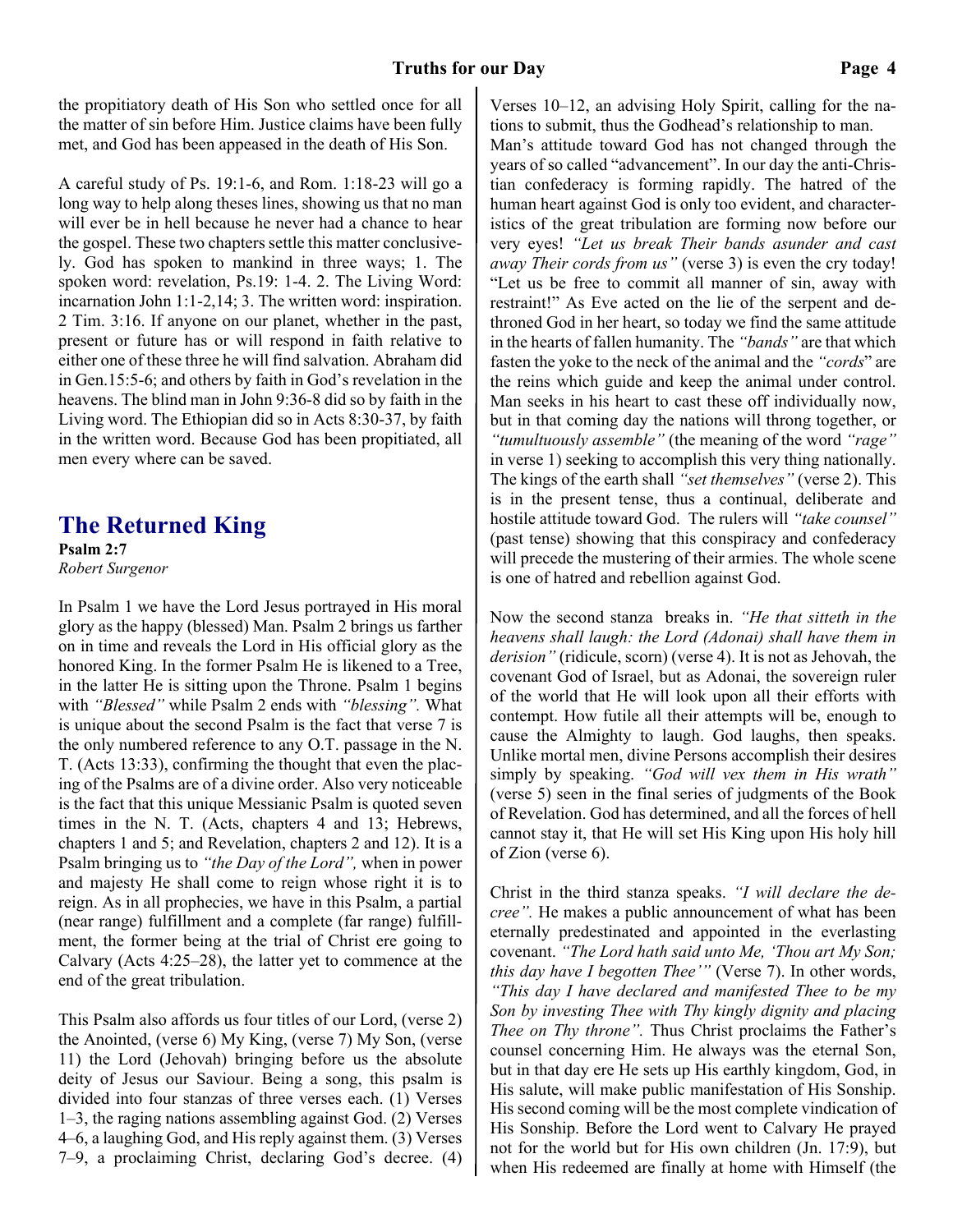#### **Truths for our Day Page 5**

rapture), His priestly ministrations will cease and then He will ask for the world, and receive from His Father's hand, its kingdoms. With a rod of iron He will subdue the rebel nations with stern, irresistible rule. Like a potter's vessel He will dash them in pieces, their ruin will be certain, irresistible and complete. Then with a golden scepter He shall rule His people, as a priest upon His throne, in righteousness and peace.

The Holy Spirit completes the song with the fourth stanza (verses 10–12) exhorting men to be wise, to serve the Lord with fear and to rejoice with trembling. A mingled experience as also found in Matthew 28:8, *"fear and great joy". "Kiss the Son"* Judas bestowed upon Him the kisses of deceitfulness and disloyalty. The kings of the earth and their rulers will be called upon to give expression of their homage and loyalty to the Son. The word *"Son"* in verse 7 is *"Ben"* (Hebrew, such as *"Ben-jamin"*, son of the right hand) while the word *"Son"* in verse 12 is *"Bar"* (Chaldee, such as *"Bar-sabas*", son of rest or return). Thus we have His relation to God (verse 7) and to the Gentile governments (verse 12) as Son. What a wonderful day for our blessed Lord is yet to come!

In Acts 13, Hebrews 1 and 5, and Psalm 2, we see the superiority of God's Son over David, angels, present-day saints and nations. Let us adore Him brethren for His grace, His greatness, His glory and His coming day of governmental rule over all.

**Good men are more tender over the reputation of Christ than over their own good name; for they are willing to lose the world's favorable opinion rather than that Christ should be dishonored.**

# **Order in the House of God**

**1 Tim. 4:12-16** *Joel Portman*

Paul comes now to exhortative directives for Timothy's service in the assembly in Ephesus. He had a heavy responsibility to "command and teach" these things (that which goes before) in the assembly. A similar expression is in ch. 6:2. Both are in the context of godliness; this charge is for protection against the expected departure from the faith. That one is in relation to their conduct toward masters. These exhortations and instructions apply to all those who have an exercise to function honorably in a local assembly and to be an asset to the work of God in that locality. Let's not pass them off to Timothy and ignore their application to us!

Paul exhorts, or charges, Timothy to

#### **Be an Example in his Testimony (v. 11-12)**

Being a younger man (likely in his 30's), older men in the assembly who were opposed to his teaching might try to push him aside and show contempt for his ministry. It is not easy to resist that kind of opposition, and it requires a sterling example of conduct that would overcome any opposition to his teaching. Paul is not exhorting Timothy to assert himself as most would, but rather to overcome any contemptuous attitude by manifesting to them a high level of spirituality. How they were behaving was certainly wrong, but Timothy had no authority to personally resist them, not being an apostle. Rather he is to present himself as a pattern to the faithful believers in that assembly, and they would heed his ministry as a result.

This shows the proper means by which a younger person should seek to gain the confidence of older saints; it is not by self-assertion or aggressiveness, but rather by developing and displaying a spiritual pattern in behavior before others so that they recognize the qualities that display spirituality, or the control of the Holy Spirit. The only effective public ministry is that which is supported by a life that displays its reality. Those who desire to teach believers must manifest a personal character conforming to it.

Timothy will do this by being an example, or pattern in at least five (or six areas in the A.V.) of life.

**"In Word"**, or by his speech. Careless talk that is more occupied with material things, worldly activities, or selfish occupation will certainly undermine the effectiveness of one's ministry. It must be guarded.

**"In Behavior"** indicates the overall tenor of his life, how he conducted himself and what he would be occupied with, his pursuits, ambitions and desires.

**"In Love"** means more than a sentimental emotionalism, but it is rather an evidence of Christian character that seeks the welfare of others and is willing to sacrifice to seek to enhance their well-being. It is expressing the pattern of the Lord Jesus in His willing, sacrificial work on our behalf (1 Jn. 3:14-18). Phil. 2:20-21 tells us that Timothy was marked by that kind of selfless interest in others and their blessing.

**"In Spirit"** is omitted in many manuscripts, but it is a term that certainly indicates his attitude and inward condition that should be seen in outward behavior and would regulate the other qualities of his life.

**"In Faith"** or in his complete confidence in God and assurance of God's Word being dependable. Through faith, he would be able to accomplish a work for God, knowing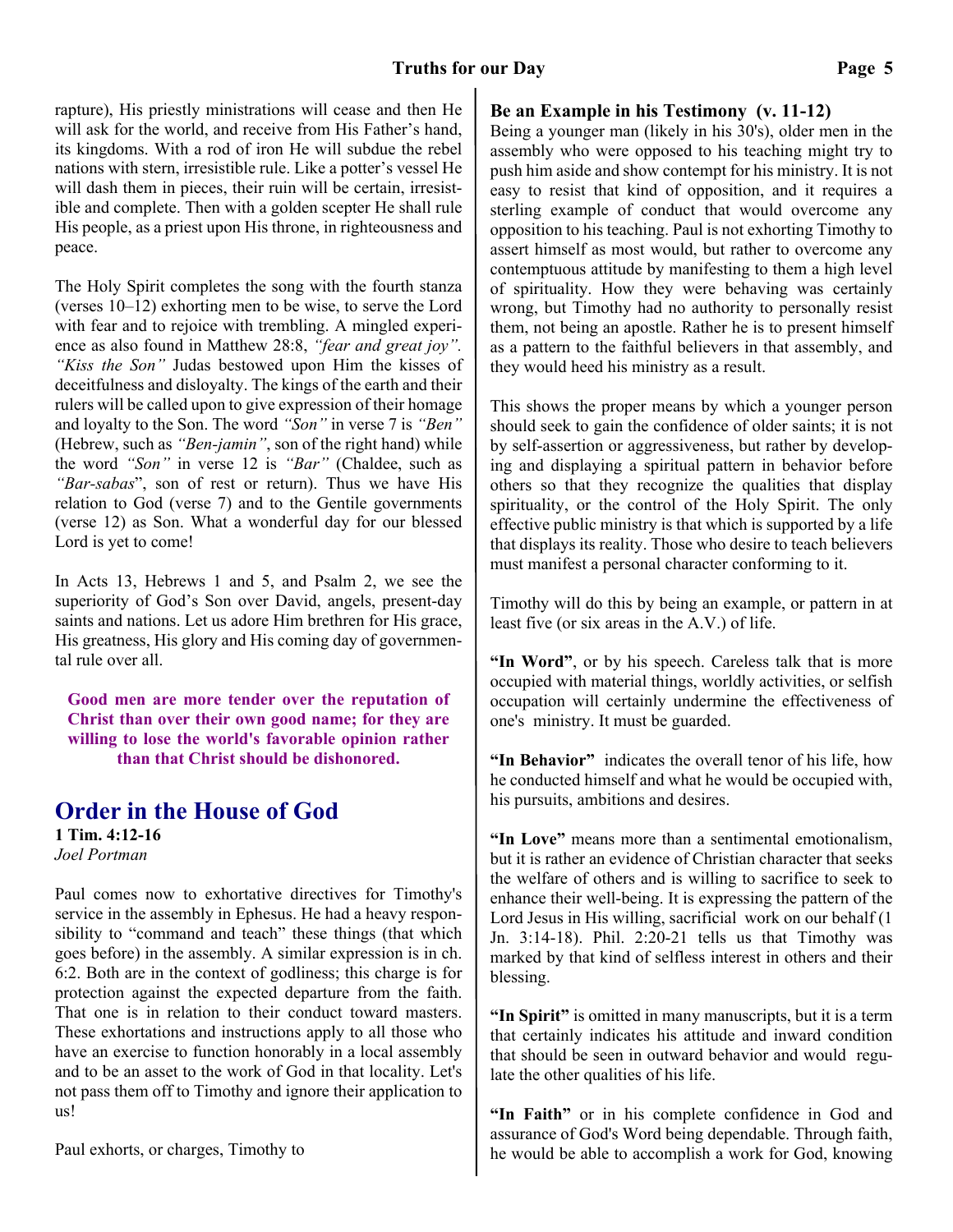that God would use him as a channel of blessing.

**"In Purity"** is last, but is very important. Purity and holiness mark a life that is separated from evil and occupied with seeking to do the will of God and to honor His Name. Ephesus was not much different from our world today, and in the evils that abound, a man of God must walk very carefully and with great exercise to keep himself/herself pure and free from contamination that will ruin one's life and effectiveness for God.

#### **Be Attentive in his Activity (v. 13)**

Paul emphasizes three vital areas of ministry: (The) Reading (publicly) of the Word, (the) Exhorting the saints, and (the) Teaching the Doctrines. These are joined together and all center on the importance of God's Word. It must be read in the gatherings of the saints. Not having Bibles as we do, this reading was essential so that all could hear and receive Divine truth. Evidently there were some of the epistles available along with the writings of the O.T. They were to be read, and from them, Timothy must give exhortation that is based on sound doctrine. The basis of exhortation (stirring the hearts and moving the will of the hearers to obey and practice) must depend on the solid foundation of the truth expounded and explained. Without that basis, such exhortation has little weight since, if the hearers do not understand the reasons, it will not affect them as strongly.

All three aspects of ministry are important in an assembly. Even though believers today have their own Bibles, there is great value in reading God's Word publicly in our gatherings. It should be read reverently, clearly, and plainly, and in a way so that all can understand what is said. But then it must be applied and taught so that the meanings of the passage are made plain. Application and exhortation outside of the context of Scripture is often wrong, and discerning saints can recognize that it has no relation to the contextual truth and will not accept it. How we handle the inspired Word of God is very important; careless use of and attitude toward the Holy Scriptures will breed contempt for it and our use of it in the minds of the hearers.

#### **Be Useful in his Exercise (v. 14)**

To fulfill the work that God had given him, Timothy had evidently received a gift that had been recognized by the elders of his local assembly, and he was responsible (as we all are) to exercise that gift in a spiritual manner. God gives spiritual ability for His work to be done, and in this case, it seems to be an ability connected with the reading, exhortation and teaching in v. 13.

This gift was personally given ("in thee") and had been received, as are all spiritual gifts, as an expression of God's grace (Rom. 12:6). No one has any reason to boast in any particular gift, but everyone has a responsibility to exercise that gift and to use it for the purpose intended. So Timothy is not to neglect the gift, or to fail to see its importance and not exercise it. If a believer does not concern himself to use the gift God has given, he is neglecting it and not allowing it to accomplish its purpose. This gift had been given along with a prophetic indication to others that Timothy had such a gift, and the elders had identified it and recognized that Timothy had received this ability. Now the responsibility to stir up and keep using this gift was his, and this emphasizes the personal responsibility of each believer in the same way. Local assemblies depend on believers being exercised to put whatever gift they have into practice, to use it in fellowship and harmony with other saints, and to seek to further God's work in that area through its use.

#### **Be Diligent in his Service (v. 15)**

"Meditate" is better understood as "be carefully attentive to" and it is the counterpart of "neglect" in v. 14. Do not neglect the gift on one hand, and be completely occupied in these things. This is not a part time work to be engaged in now and then, but it should occupy one's full time as much as is possible, since it is a work that is far greater than any occupation of earth. Timothy is to "be entirely in this work" and to immerse himself in it so that it might be accomplished toward the greatest results for God and His people. In this way, his profiting (or progress) would be evident to all. He would not need to "blow his own horn" or to advertise himself so as to gain the attention of others, but as they observed him in this kind of work and exercise, it would be very clear to them, even though he was a relatively young man and possibly somewhat diffident or timid in his attitude. We should be like those of a past day whose main occupation was to serve the Lord in whatever capacity they were given and to support themselves in that work by the means that they had in gainful employment. All believers are "the Lord's servants" and should be living with that privilege in view.

#### **Be Vigilant regarding Dangers (v. 16)**

His continuation in the teaching of God's Word and receiving its truths to himself would have a saving effect on his life and on the lives of his hearers. The chapter begins with Paul's warning about the character of departure that began in his days and has continued. What will preserve the saints? Only the clear teaching of the Word of God coupled with a heart exercise to obey and enjoy its truths. May the Lord help us in our day to emulate Timothy's example and seek to faithfully serve the Lord.

**To pursue union at the expense of truth is treason to the Lord Jesus.**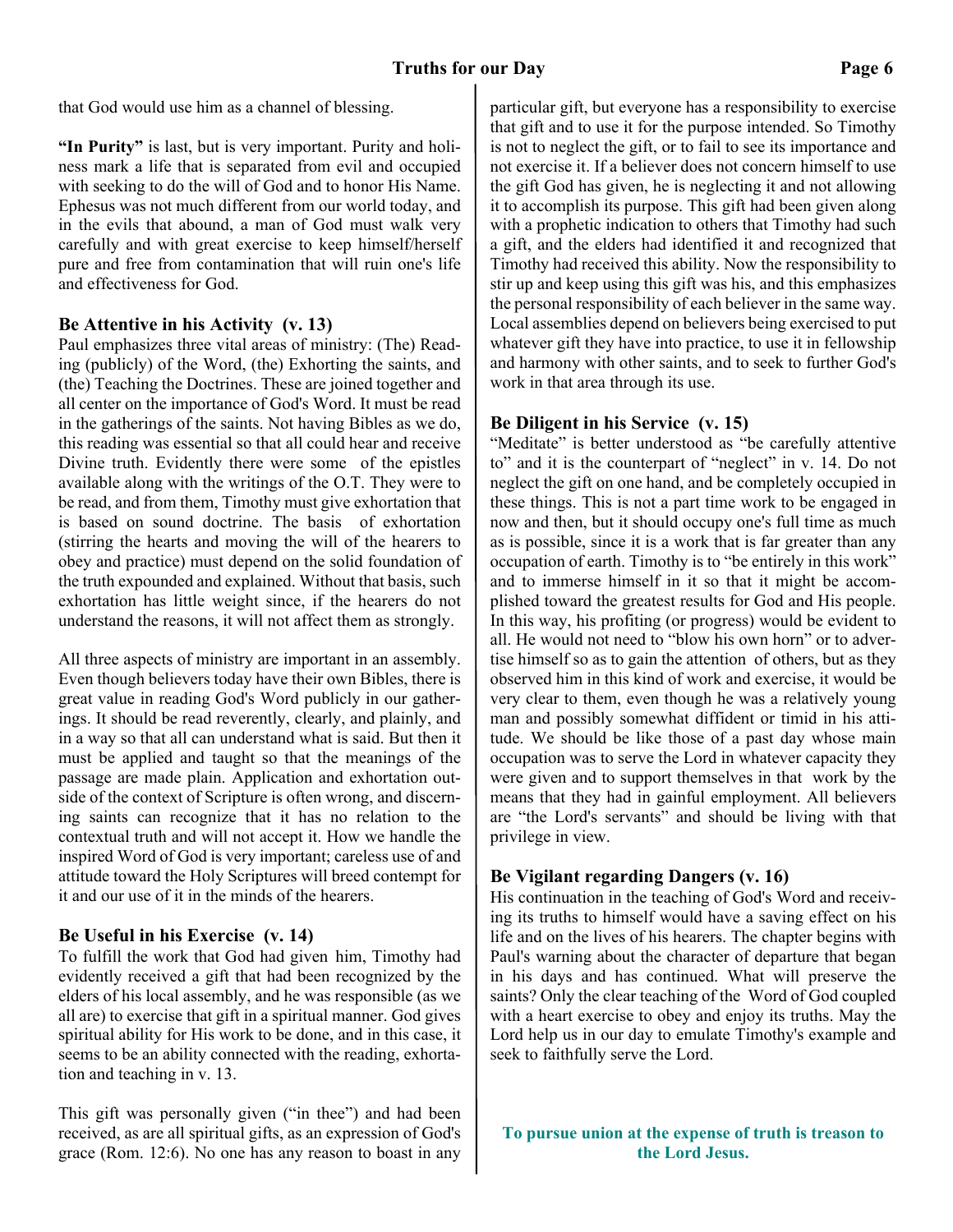#### **Truths for our Day Page 7**

## **Ammon, Moab, and Amalek**

*By L. Sheldrake*

God, by Moses, gave Israel instructions, in Deuteronomy, as to their future relations with these three peoples. They were enemies to Israel "by the way", and their wickedness was not to be forgotten. Deut. 23:3-6 declares the sin of Ammon and Moab to have been, "*They met you not with bread and with water, in the way, but hired Baalim to curse thee".* An Ammonite or a Moabite was not to come into the congregation of the Lord unto the tenth generation forever. Deut. 25:1, 7, tells us the sin of Amalek. *"He met thee by the way and smote the hindmost of thee, even all that were feeble behind thee, when thou wast faint and weary; and he feared not God. Thou shalt utterly blot out the remembrance of Amalek from under heaven; thou shalt not forget it."*

Israel neglected to carry out these instructions: and the time came when both Ammonites and Moabites were found in the congregation of the Lord: and Amalek lived to work destruction in God's inheritance.

These things have their teaching for us. They are written for our admonition, upon whom the ends of the world are come. The old man, which is corrupt according to the deceitful lusts, is represented by Ammon, Moab, and Amalek. The first two had neither bread nor water for the people of God, and would sooner hire the false prophet to curse Israel than to lose what they desired for themselves alone. This is always true of the loathsome and covetous flesh. Amalek knew no mercy: destruction and misery were in his ways, the way of peace he did not know; there was no fear of God before his eyes. Thus it is with the unmerciful flesh; it is the sword of the devil to kill and to destroy all the vessels of mercy wherein is the testimony of God.

The Moabite is seen oppressing the congregation of the Lord in Judges 3:12-20. *"Israel did evil again in the sight of the Lord",* evidently in the matter of idolatry; and God strengthened Eglon, the king of Moab, against them because of their evil-doing. Eglon, the king of Moab, was a very fat man, and he sat in a summer-parlor which he had **"***for himself alone".* What a sad plight when this principle―for self alone―oppresses the congregation of the Lord! This is the Moabite flesh that grows very fat on the portion that should have been for God and His glory. How different from the principle that prevailed at the beginning of the church's history when no one said that ought of the things that he possessed were his own! What blessing then, both in the Gospel and amongst the people of God! The love of money is a root of all kinds of evil: and the love of this present world hinders many a servant of Christ.

In Neh. 13, no less a person than Eliashib, the High Priest,

was allied to Tobiah, the Ammonite, and had prepared him a great chamber in the house of the Lord where aforetime they laid the meat-offerings, the frankincense, and the vessels, and the tithes of the corn, the new wine and the oil which was aforetime commanded to be given to the Levites, and the singers, and the porters, and the offering of the priests. God's servants were robbed of their portion; and were fled every man to his field. The Ammonite was getting it all. How prevalent unfaithfulness in the unrighteous mammon is! It is one thing to sing "Naught that I have mine own I'll call; I'll hold it for the giver", but it is quite another thing to act it out. How often the Ammonite―for self alone―gets the portion that aforetime was laid in the temple of the Lord for the service of the Gospel! Possibly the unholy alliance of Eliashib with Tobiah accounts for the former not helping to build the wall, not even at his own house, (Neh. 3:20). The other priests repaired every one by his own house (ver. 28). But for the diligence of Baruch and Meremoth each repairing another piece beside their own portion, by the house of Eliashib, that part of the wall might have remained broken down, as far as he was concerned. The wall of separation is not often builded by men who are allied to the Ammonite: and so the shirking of some increases the burden of others.

Amalek is an enemy of another character; and perhaps even more to be dreaded. In the first place, when not able to defeat and destroy the whole congregation, he followed Israel by the way and **cut off all that were hindmost,** the faint and feeble. Haman, the last of Amalek on record, an Agagite, wrote a decree to destroy, to kill, to cause to perish all Jews. Agag might walk delicately, but his sword made women childless (1 Sam. 15:32-33). Amalek, as a master, left his servants to die, when sick and of no more use to him,  $(1 \text{ Sam. } 30:13)$ . Bitterness, wrath, anger, clamor, evil-speaking, etc., are Amalekites (Eph. 4:30). They must be put to death or else Israel will be destroyed. God will have war with Amalek from generation to generation. The sick, the feeble, the weak, the uncomely, and the less honorable are necessary to our God. They are the objects of His unceasing care. The strong should bear the infirmities of the weak. The more advanced should make straight paths lest that which is lame should be turned out of the way. The less honorable members should have the more abundant honor bestowed upon them. This is the way of grace, and the way of God. Only hateful Amalek would destroy the feeble, and leave the sickly to perish. God's command to Saul was "*utterly destroy the sinners, the Amalekites".* Rule for God, and according to God, is impossible if Amalek is allowed to live. Saul spared the best. Agag the king was evidently one of the best. His name means "princely" or "warlike" suggesting that he was a strong, noble-looking man, head and shoulders above the people, like Saul himself; but he was an Amalekite, and should have been slain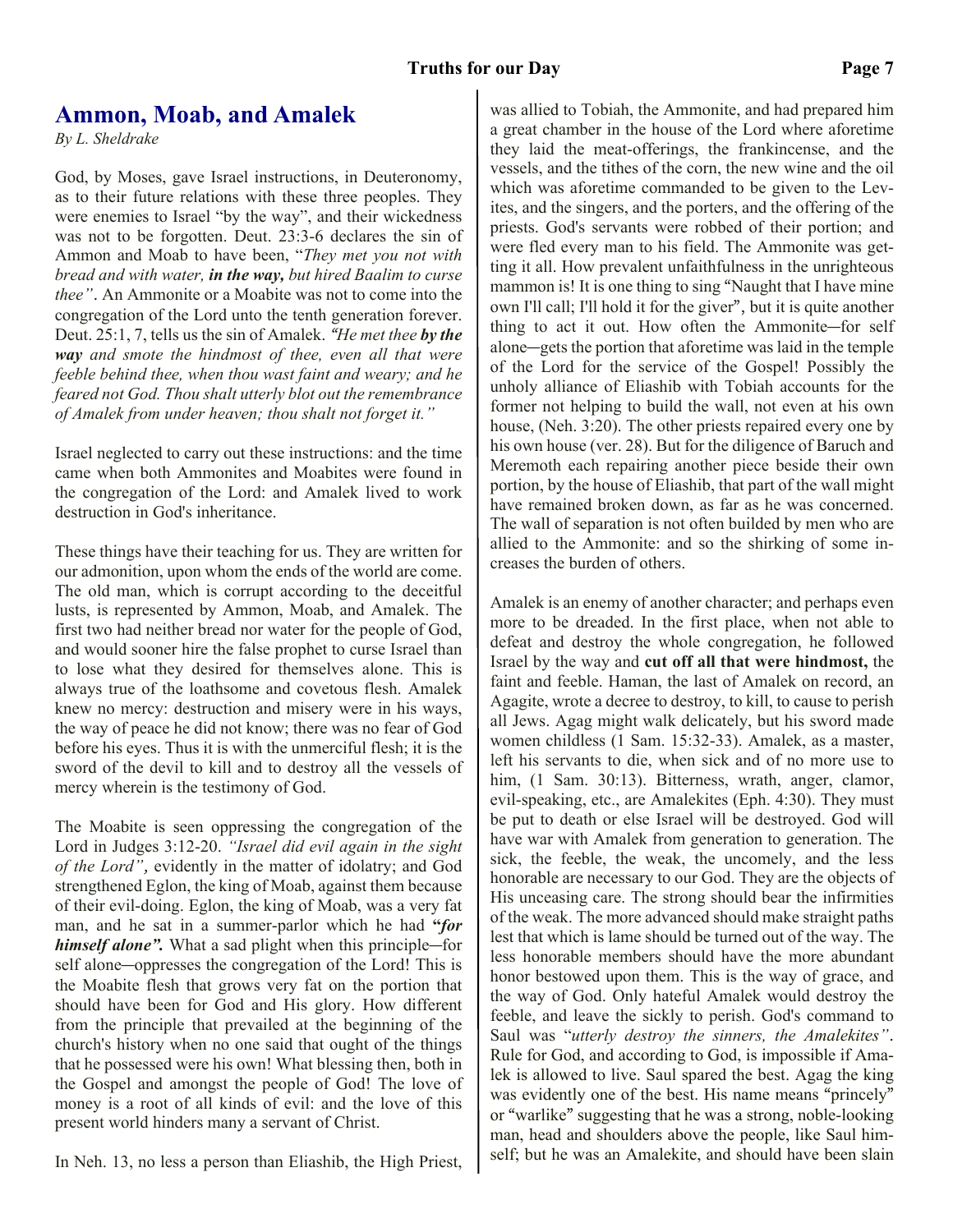by Saul. Self defense, self justification, standing on my dignity, how these things are admired in the world!

The silence and meekness of Christ was despicable in the eyes of His murderers. "*Who, when he was reviled, reviled not again; when he suffered, he threatened not"* (1 Pet. 2:23): this was counted abject weakness when He was led as a lamb to the slaughter. Even the bold assertiveness of John the Baptist was lacking in Him, so Herod and his men of war set Him at naught. That which men would call warlike was wholly lacking in Him, though Himself the mighty One. He never once left the place of absolute dependance upon Jehovah. He has left us an example "*that we should follow in His steps"* (1 Pet. 2:21). How easy to call anger and malice, righteous indignation: or excuse our evil speaking, and thus spare Agag. The flesh objects to the humiliation of being counted weak. But God uses weak things, and things that are despised. Amalek must have no place though he be counted princely in bearing, and warlike in character. This is where Saul, and his kingdom, failed. He was the people's choice, and according to their heart. Saul's principle of rule by might is still highly esteemed amongst men. In David was seen that weakness that leaned upon God, and wrought victories by the might of Jehovah alone. God will not have the flesh and its workings in the congregation of the Lord. Ammon and Moab, if spared, will eat up His inheritance: and Amalek will utterly destroy all testimony for God, if allowed to live amongst us. WIS Feb 1922

*Complicity with error will take from the best of men the power to enter any successful protest against it.*

# **Spiritual Hints From 1 Corinthians 14**

*John Gray*

The written ministry of Paul in 1 Cor. 14 is both corrective and instructive. Disorder in relation to priesthood and the functioning of spiritual gifts had to be dealt with. In dealing with such things he lays down God's order for ministry in the assembly and how spiritual gifts should function to the edification and building up of God's people. This pattern is wisely followed by every scriptural assembly that wants to carry out the Word of God.

The book of Acts records the first things of this dispensation. Assembly meetings are mentioned for ministry at Antioch in Acts 13, for prayer at Jerusalem in Acts 12, and for breaking of bread at Troas in Acts 20. All such meetings were open and operated according to the plan of 1 Corinthians 14. There was room for the exercise of priesthood (1 Pet. 2:5), also liberty for the exercise of spiritual gifts. The Spirit of God forms and indwells the assembly (1 Cor. 3:16) and enriches and equips it with spiritual gift (1 Cor. 12:7-11). The names of these nine gifts suggest their Divine use under the control of the Holy Spirit. The subject of 1 Cor. 14 is the operation of these gifts.

#### **Ministry in the Assembly**

Ministry in the assembly is Godward and saintward. Words such as pray, sing, thank and bless indicate the Godward aspect of ministry. Through these four channels prayer, praise, thanksgiving and worship ascend to God. This is also the priestly aspect of ministry. The word speak, is used a number of times. This is oral ministry through the channel of spiritual gifts, by which the assembly is edified and built up. This is the saintward aspect of ministry.

The assembly at Corinth did not pre-arrange or appoint the speakers for assembly meetings. This would have been impossible. The prophets did not have the New Testament then for ministry as the teacher has today. The Spirit of God who managed the first assemblies of God had the ability and right not only to choose the speaker but also the message that was needful for God's people. The prophets, understanding this, waited in a dependent way upon God for guidance and help. The wise counsel of the apostle to the prophets is seen in verses 29 and 30 of this chapter. The prophets were to speak "two or three" in an orderly way and thus be saved from the existing disorder at Corinth. He also points out the possibility of one getting a message while another was speaking. This prophet was to be silent until the first one had finished, thus manifesting subjection to Divine authority and the Apostolic plan for ministry. This was Paul's solution for the problem.

The gift of prophecy was superior to the gift of tongues (verse 5). The latter was a sign to the unbelieving Jew (verses 21,22). Both were temporary and have passed away; the former with the completion of scripture. Paul did not condemn speaking in tongues but in spiritual appraisal he gave it the place of a lesser gift (verse 5). The Corinthians sought after it as the greater gift. Paul's teaching would relegate speaking in tongues to its proper place and bring into prominence the gift of prophecy which was more important because of its edifying virtues and values. The gift of prophecy was used by God in a double sense, first to impart a message to meet the present needs of His people and secondly to unfold the unknown future. Today we have the prophetic word (2 Pet. 1:19) but not the prophetic gift. The full revelation of the future is contained in the Word of God.

Paul refers to the church or assembly about six times in this chapter. We gather from this that the teaching should govern the assembly when together or in session for prayer, praise, ministry or worship.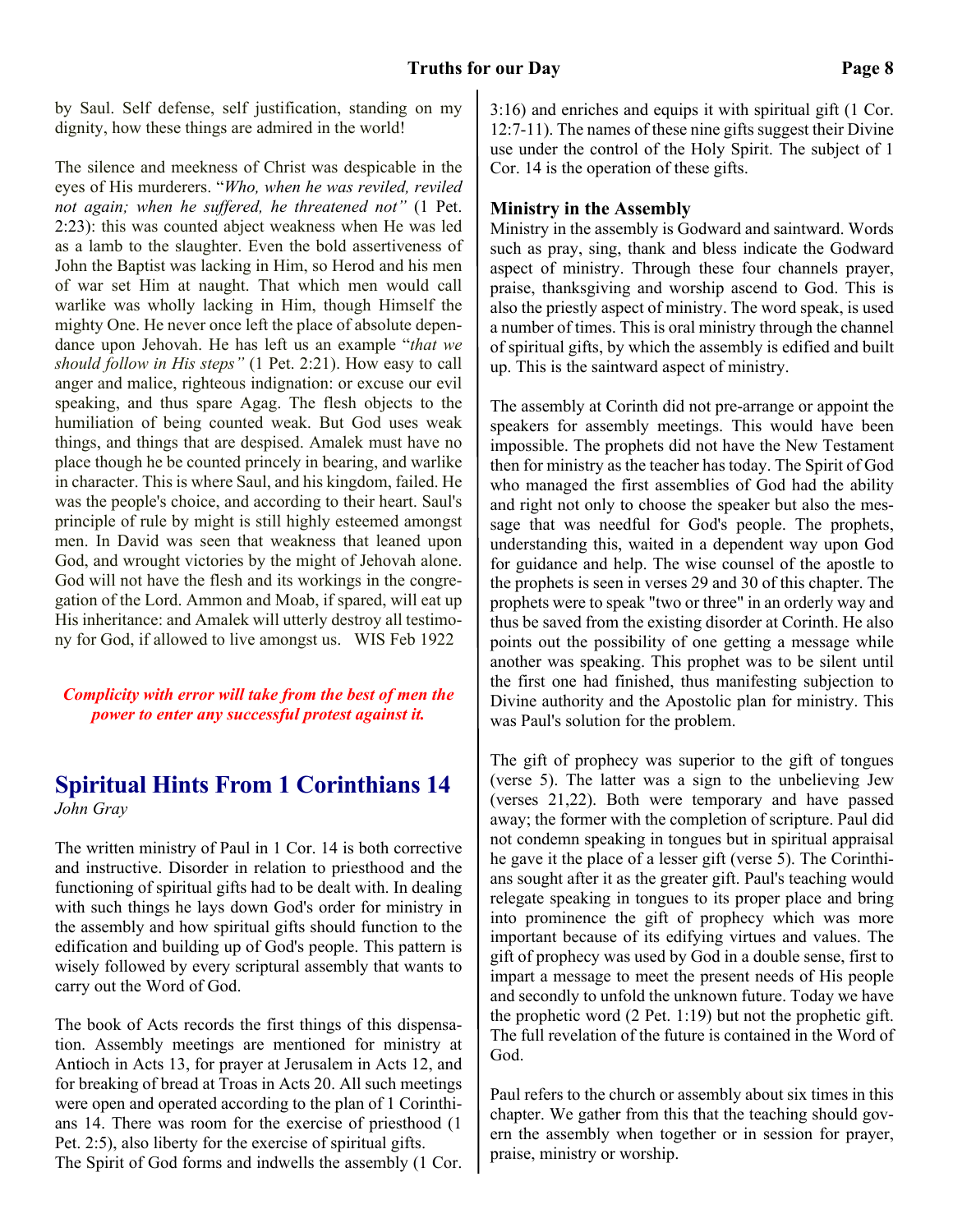There is a difference between the tongues spoken at Corinth and those of Acts 2 at Jerusalem on the day of Pentecost. Both were miraculous. The speakers in Acts 2 did not understand their utterance, which was from the Holy Ghost (verse 4), the audience did, and this is borne out in verse 8. At Corinth an interpreter was required (verse 5). This was different from Pentecost. The speaker in the assembly at Corinth spoke a language he did not understand. The interpreter who explained the message got the interpretation from the Spirit of God. This was a Spiritual gift. Through this double medium of communication the assembly understood the message. The Apostle forbids speaking in tongues unless the speaker can interpret or there is an interpreter present. Proper understanding was essential to spiritual edification. The edification from speaking was more important than the exercise of speaking.

In grouping together all that is said about ministry by the Apostle we learn a number of important things. The purpose is the edification of God's people. The channel is through spiritual gift. The order is important, not all at one time, but in turn they were to speak, thus maintaining Godly order. The sphere is the assembly, the only place where such an order or pattern will operate.

#### **Priesthood in the Assembly**

In the exercise of priesthood, prayer and praise are referred to in verse 15. The singing, like public speaking, must be understandable. No mention is made of a musical instrument, as first assemblies did not have such. In Eph. 5:19, Paul refers to the songs that should be sung. Praise individually or collectively should be unto the Lord (Col. 3:16; Acts 16:25). This is a very important feature of assembly worship. Religious entertainment was foreign to the early believers.

One would assume from verse 16, where the writer mentions "bless or thanks", he is referring to an exercise of priesthood at the Lord's Supper. This is very important. We would again suggest that 1 Cor.14 is the order or plan that should be adopted for the Breaking of Bread meeting. No where else in the New Testament have we any suggestion given as to how the meeting should be conducted. In Acts 20:7, when the disciples came together to break bread the day is given, and in 1 Cor. 11:26 the purpose, to proclaim His death till He come. Careful reading of this chapter will give proper understanding of the method adopted by the Holy Spirit of God in any meeting that is an assembly meeting. It would be wise to distinguish between an assembly meeting and a meeting arranged by the assembly which would be public and could be for gospel or ministry.

The woman's place in the assembly is important but not prominent. Where the point of public speaking is raised she

must be silent (verse 34). In 1 Cor. 11:5, her double covering is referred to. Long hair is her glory. To cut this is a shame. The outer vail or hat is the sign of subjection. This must be seen and maintained in the assembly. Paul states in 1 Tim. 2:11-15, she must not usurp authority over the man but be in subjection. The covered woman in the assembly is an object lesson to angels (1 Cor. 11:10).

It has been stated already that the gifts of tongues and prophecy have become obsolete. They are no longer required, they have served their purpose, so have passed away. Now the question can be raised; Is the original pattern of operation, given by Paul to the Corinthians also obsolete? No, this is God's pattern for every local assembly, gathered by the Spirit of God, unto the name of The Lord Jesus Christ. (Matthew 18:20). The absence of certain gifts in no way affects the pattern of operation.

#### **The higher a man is in grace, the lower he will be in his own esteem.**

# **Buried with Him by Baptism**

*William McBride*

Realizing that many Christians, at the time of their baptism, gave little serious thought to the deep meaning of that ordinance, it is purposed, not to refer to the Lord's command regarding baptism, nor to consult passages which deal with the practice of the early Church, but to consider carefully the words of the Holy Spirit in the Epistle to the Romans chapter 6, and to draw attention to their teaching.

Verse 12 of chapter 5 deals with the principle of sin rather than with the practice of sins; these latter embrace the fruits of that original root, sin. In this passage the subject is traced back to one man, Adam, by whom sin entered the world bringing in its wake death for all human beings. In marked contrast to this dark picture, another Man is presented, even the man Christ Jesus, by Whose grace the gift of life is made available to all who desire it. Chapter 6 opens with the question, *"What shall we say then? Shall we continue in sin, that grace may abound?"* The Apostle intimates that there might have been some who reasoned that since grace abounded where sin increased that they might just go on sinning the more. Consequently he raises the question, *"How shall we that are dead to sin, live any longer therein?"* The clause, *"We that are dead to sin",* is worthy of our serious and prolonged examination, for only in the measure that it penetrates into our minds and hearts, taking hold upon them, shall we be enabled to understand the true meaning of baptism, and lead a life that corresponds with